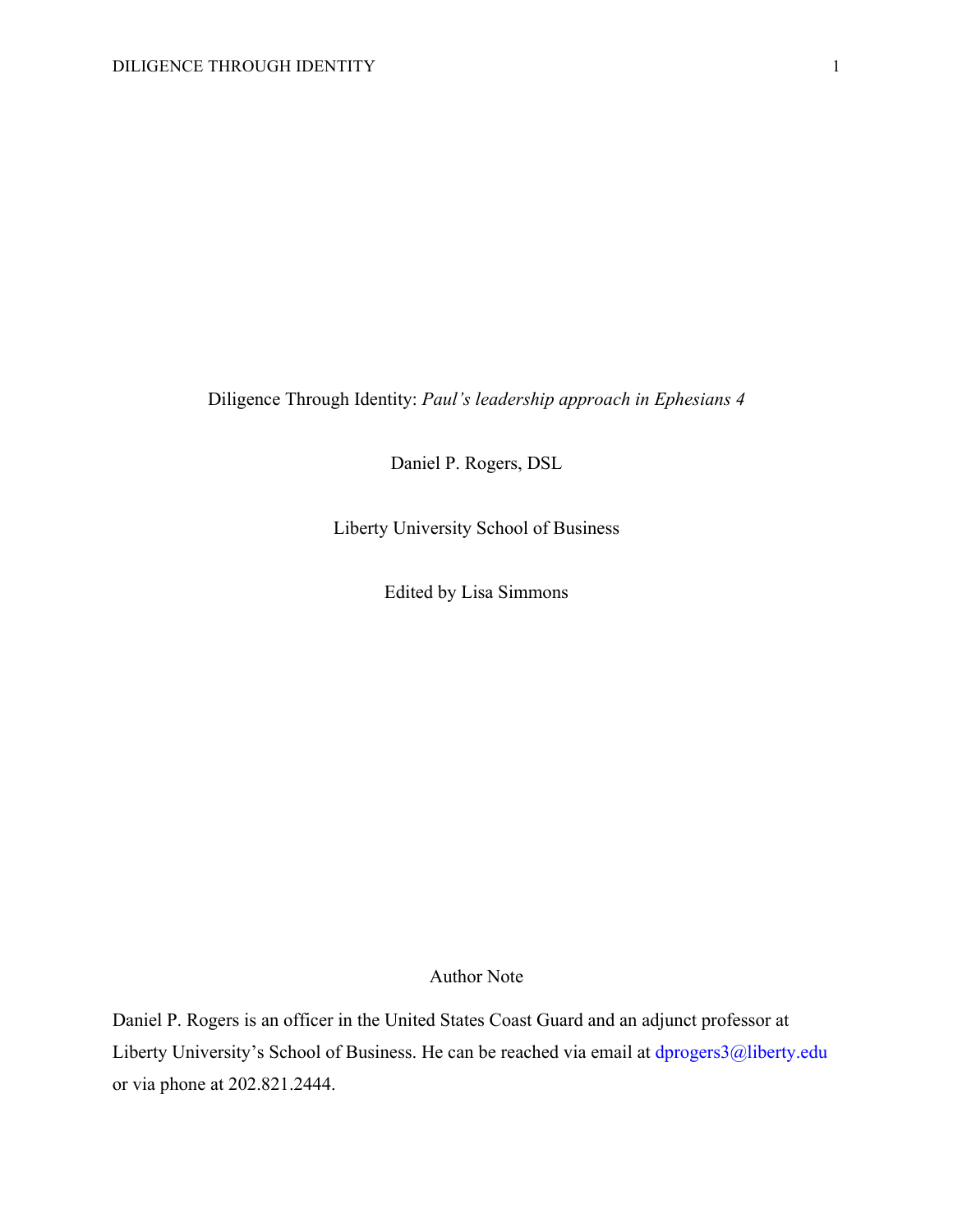### **Abstract**

This article seeks to understand the relationship between the classic Christian virtue of diligence and organizational leadership. It begins with some of the history of Christian thought as it relates to character, diligence, and leadership from a philosophical perspective. Next it analyzes Ephesians 4 using an inner texture analysis.

The structure of the passage is considered first, then the verbs are analyzed. Past tense verbs obviously refer to actions already past. Future verbs tell us the end result. Present linking verbs denote a "by definition" relationship, and present action verbs give a clue to where diligence in necessary. The analysis is then used to provide practical application for Christians in general and Christian leadership in particular. Four themes emerge from this close look at verb usage. The first theme gleaned from the passage is that all are free to use their gifts for the benefit of others. The second theme found within the passage is that there is no need to try to build esteem upon a comparison between leaders and followers; instead, all are free to draw their identity from Christ. The third theme given within the passage is that Christian leaders can believe that others truly can change because we remember the character that once defined us. The fourth theme for Christian leaders is that they don't have to fear man; what can man do with bookended promises provided by Christ? The final theme for Christian leaders is the opportunity to be kind; we can love others as Christ loved us. Conclusions are then provided.

Ephesians 4 tells us that since we have a new identity in Christ, we need to live like it and the only way to properly engage in diligence is within community. We are to accept Christ's finished work with the future it guarantees us and use that as the bedrock of our existence. Christians no longer need to live according to their former ways. The role of the leader is to maintain Christ's centrality and to treat all fellow believers according to their new identity, encouraging them to be diligent in the new identity that is now theirs.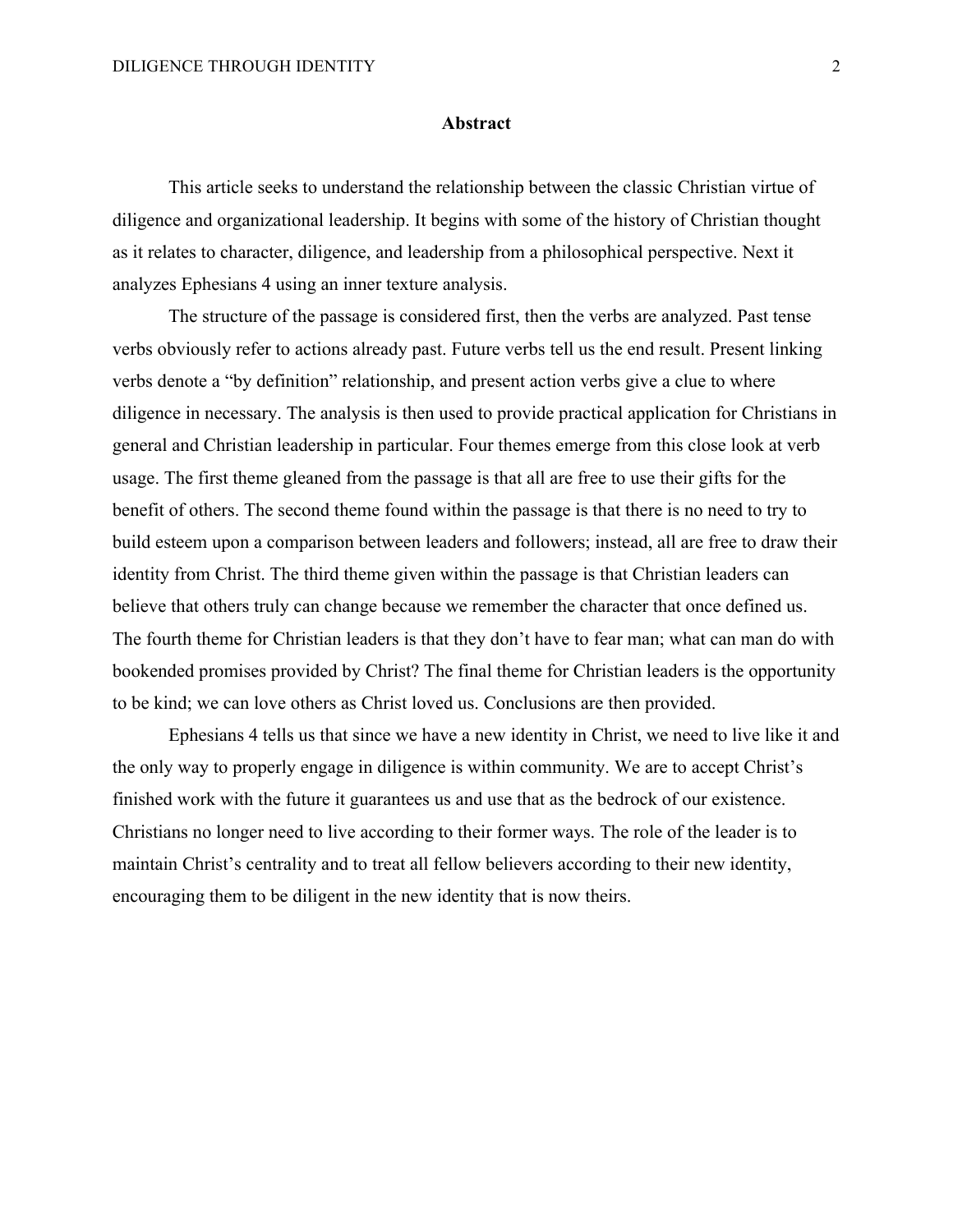#### **Introduction**

The virtue of diligence seems pretty straightforward for a Christian. Diligence is evidenced by folks working at being faithful to their beliefs. Paul goes so far as to say, "Therefore, my beloved, as you have always obeyed, so now, not only as in my presence but much more in my absence, work out your own salvation with fear and trembling" (Phil 2:12). Yet this simple concept is often misunderstood. As responsibilities increase, misunderstanding has multiplicative effects. Leaders are on center stage through their own actions and their expectations of others when it comes to diligence. To help shine some light onto the concept, this paper seeks to look into some of the history of Christian thought as it relates to character, diligence, and leadership.

After looking into the history, an inner texture analysis is performed on Ephesians 4 to understand how identity drives diligence. Actions performed in the past create current responsibilities and future promises. Yet all of these actions—past and present—derive from the identities of the players. Joas (2000) says this of identity: "We make sure of the location of our striving in moral space by telling our lives as a story … 'in order to have a sense of who we are, we have to have a notion of how we have become, and of where we are going'" (p. 132). If identity drives behavior, then we must first look at the concept of character.

### **Character**

According to Candice Millard, an author and historian, "the difficulty [in nonfiction writing] lies in understanding the people you are writing about – not their actions, or even their thoughts, but their deepest character. It is not the famous events, the dramatic moments of public triumph, that define them. It is when their lives are difficult, even desperate, that their true nature is revealed" (Millard, "The Writing Life," 2011). This insightful comment begs the question: what is the source of this "deepest character?"

To try and answer this question, this paper looks to the meaning of character from a classical perspective to try to get a clearer perspective on the philosophical approach to virtue in Mediterranean culture. According to Hitt (1996), philosophy was defined by the early Greeks as "the love of wisdom" (p. 28). As biblical wisdom finds it source as God, philosophy should point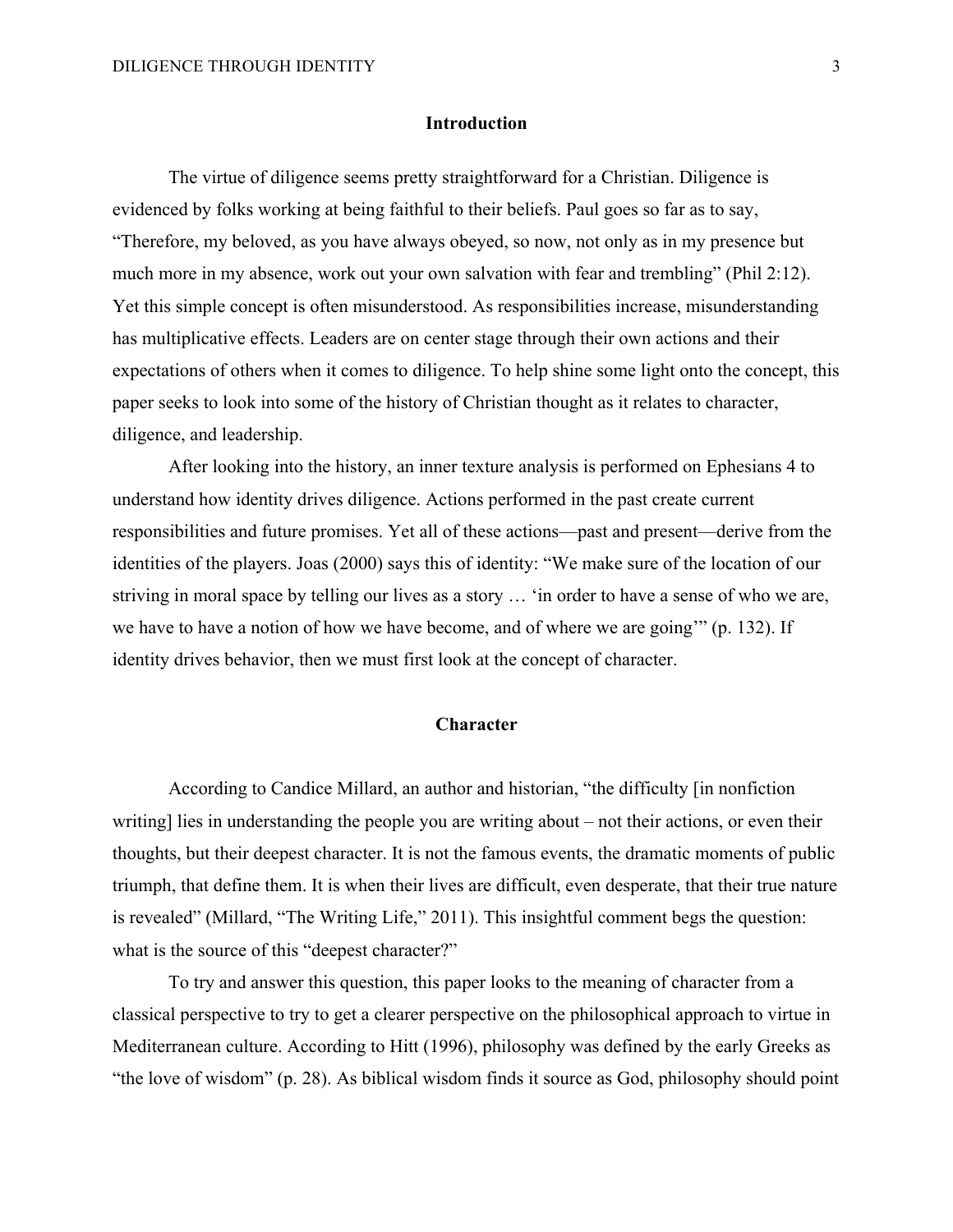people to God. Likewise, Christian leadership should be "good" and wisely administered. Yet Ciulla (1998) says, "Normative theories of leadership, such as transforming leadership and servant leadership, are not well-developed in terms of their philosophic implications" (p. 18). As Augustine is one of the earliest authors whose works survive and chronicle his attempt to understand his faith through a philosophical lens, *The Cambridge Companion to Augustine* seemed a worthy source to help answer the question.

According to Kent (2001), "Augustine's focus on what true happiness amounts to, and whether our everyday conduct brings us any closer to this goal, accordingly represents the rule, not the exception, for contemporary philosophical discourse" (p. 206). Attaining happiness, then, was the "ultimate end" and object of study for classical ethicists. In that day, there were "two broad points" where Augustine agreed with "standard philosophical teachings": 1) "All human beings desire happiness" and 2) "Only 'people who like to argue' equate happiness with merely living as one wants. No serious philosopher would take such a view, for who could be more miserable than someone who lives as he wants but wants something inappropriate" (Ibid, p. 207). For example, a person who wants to eat only McDonald's Big Macs wouldn't ultimately find his or her life a glee-filled existence. If happiness is the end being sought, the focus of philosophers was to determine and then "emphasize just how much lies within the human being's own control" (p. 208). If fate drives existence, happiness doesn't depend upon actions. How much, then, can human beings control when it comes to happiness?

If Augustine agrees with this basic premise, he also is aware "that Christ gave us two commands: to love God above all, and to love our neighbors as ourselves. Christ did not command us to seek happiness or to love ourselves" (p. 212). Happiness for a Christian has to be caught up in the happiness of others. For Augustine, "virtue requires that we love others as they deserve to be loved, according to their intrinsic worth, instead of in proportion to how well they happen to serve our own interests or satisfy our own desires" (p. 214). If people are loved by God, Christians must see them as God sees them: with love and compassion. Gini (1998) says, "Being a steward means recognizing that the ultimate purpose of one's work is others and not self" (p. 36).

Kent (2001) says, "Pagan virtue is what makes a person *excellent* or *perfect*; by its very nature, only an elite few will ever attain it, and those who do will attain it only after the long years of study and self-development necessary to acquire practical wisdom" (p. 228). Augustine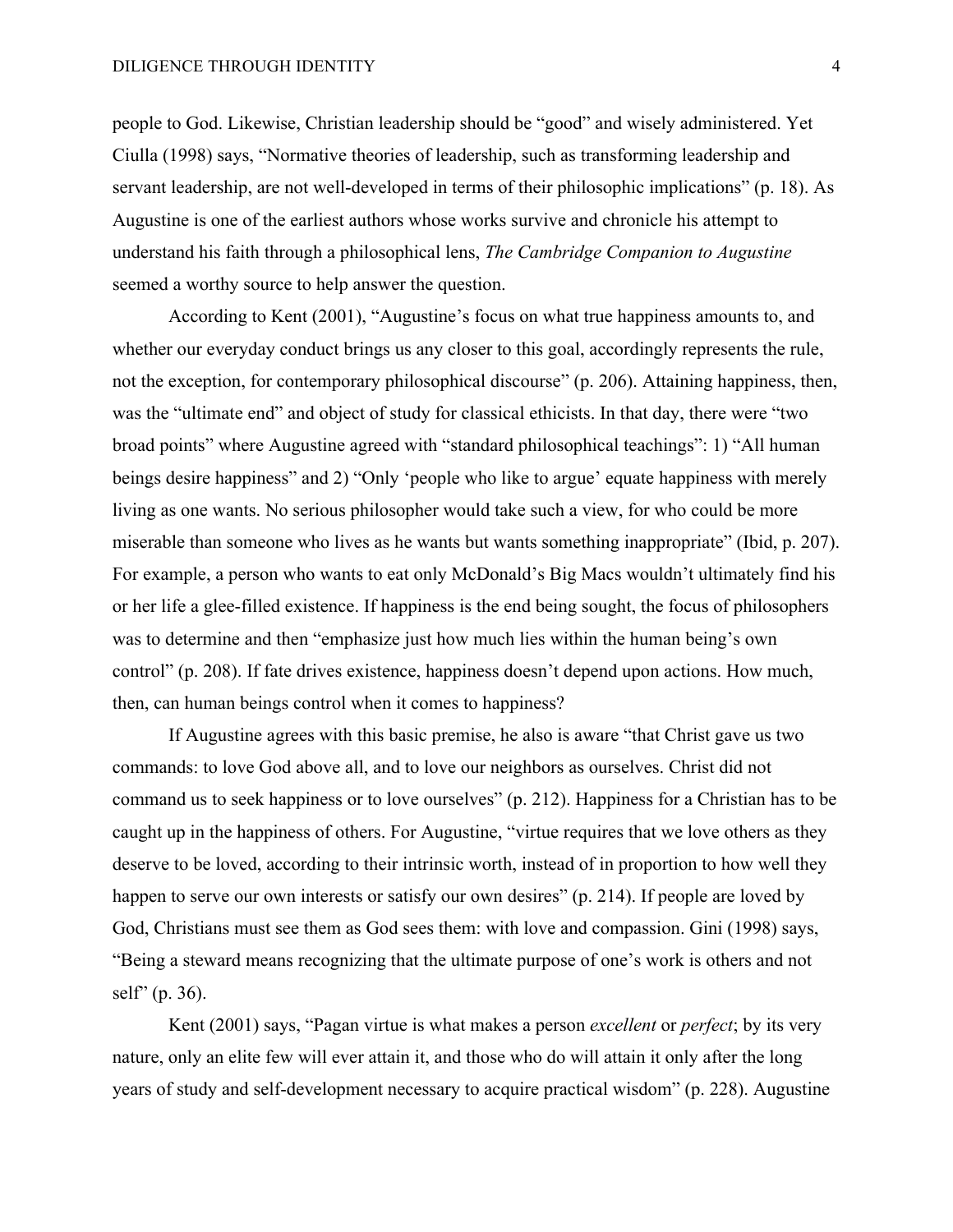rejected this idea as it didn't find God as its source; "once God has been recognized as the supreme good, immeasurably higher than any other good, human virtue can at best occupy second place" (Ibid, p. 215).

If virtue finds its source in God and manifests itself predominately in love, how does Augustine define character? Kent (2001) says, "Character depends on the will, by which one might break the bonds of habit and turn away from one's own past. Hence the importance of conversion, the 'turning around' that marks the decisive moment in a Christian's life" (p. 229). Therefore, while Kent (2001) can point to the will, he acknowledges the importance of the changed will that conversion brings about. We can ask what is the origin of a change to a person's character; answering this circles/takes us back to God.

To sum up, it appears that God must be the source of both love and virtue; only after God is discovered as this source can man find happiness in the loving and compassionate service of others. Virtue is shown through this love. The will apparently determines character. Yet the will depends upon the nature of a man. James says, "each person is tempted when he is lured and enticed by his own desire. Then desire when it has conceived gives birth to sin, and sin when it is fully grown brings forth death" (James 1:14-15). This is the same death referred to in Romans 5:14, "Yet death reigned from Adam to Moses, even over those whose sinning was not like the transgression of Adam." Man's character is caught up in the character of the first man. It is the will of man to sin against God, a sin inherited through our father Adam. By nature, then, human beings are sinners.

Even as all human beings are sinners, this fact does not relegate mankind to a complete lack of virtue. Instead, it simply gives humans no ground to claim credit for their virtue apart from the source of virtue, even God himself. Faulhaber (2008) says, "God even renders reward for the *nature* rather than *merit* of one's works" (p. 80). Simply, God gets credit for all the good done within a man and/or woman's life because he created them. Those same individuals get all the credit for evil they pursue, *but for Christ*. Christ took the wrath for the evil and gave Christians the credit for *His good*. Even as Christians, all the credit for the good works performed still accrue to God. Piper (2011) in explaining Eph 2:30, says it this way, "God 'will justify the circumcised by faith and the uncircumcised through faith.' 'Circumcision' stands for any religious or ethnic trait that you might think would commend you to God. And 'uncircumcision' stands for any trait, or missing trait, that you think might keep you from God"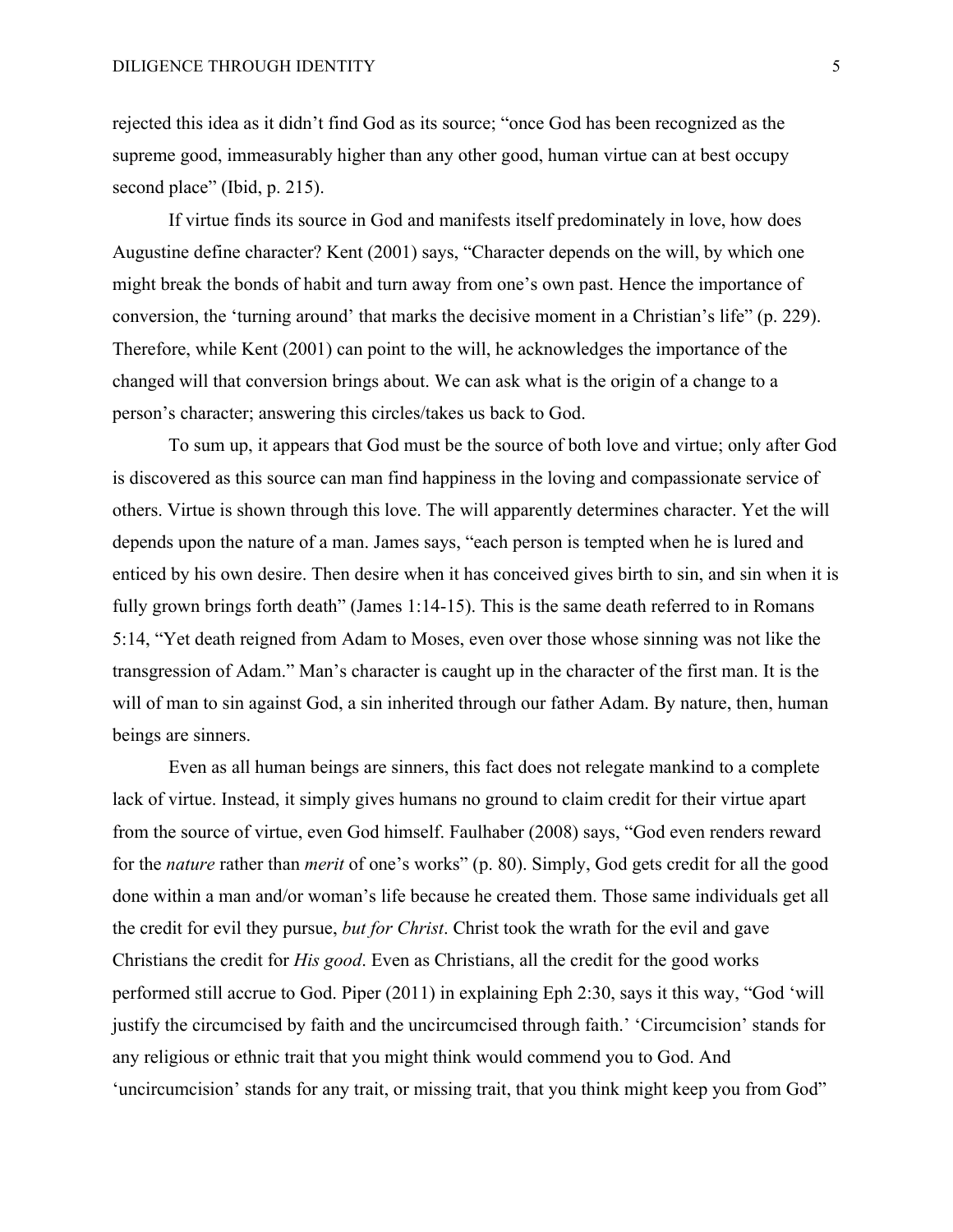(p. 151). Simply, virtue neither provides a means to access God nor offers any advantage apart from God. Yet the identity and the nature change because Christians are found "in Christ"—a phrase used 13 times in Ephesians alone. It is God who changes the nature, which supports his position as primary with virtue as secondary because He is creator, redeemer, and all virtue points to God as the supreme good.

### **Diligence**

Paul says that we were "by nature children of wrath" (Eph 2:3). The work of Christ completed on the cross gave us a new nature. That new nature allows us to produce fruit. Yet, if who we are determines how we behave, then how do we define Christian diligence? Won't Christians simply act out of their nature? Won't Christian will simply produce love, evidence virtue, and cherish God's enthronement?

One interesting view from Classical philosophers is presented by Kent (2001): "despite serious disagreements on other issues, all leading ancient philosophers defend a position that most present-day readers find bizarre: that the moral virtues are inseparable. No one can truly have courage, justice, or temperance without practical wisdom, nor can one truly have practical wisdom without courage and the other moral virtues" (p. 226). If human beings act out of nature, then the concept of a single preeminent virtue through which all other virtues exist carries some merit. Faulhaber (2008) "shows each virtue and how each one lies within a deeper and interdependent virtue, which is ultimately formed by means of divine grace" (p. 81). These thoughts seem to fit well with the concept of a single fruit in Galatians 5:22. That fruit has many components, but the kind of fruit is determined by design. In this case the fruit is "of the Spirit." Therefore, to live according to the Spirit requires the Spirit's presence. The fruit itself provides evidence of that presence. In fact, the presence of the spirit requires holiness to already exist within the individual. DeSilva (2000) says, "God's decision to impart what was holy and intimately attached to God's own holiness (the Spirit) to these Gentiles required that they had already been made clean or pure in God's sight."

For the moment, we will leave the question of many virtues or one virtue to one side to instead consider the virtue of diligence. To understand diligence requires that we understand sloth. Sloth is the opposite of diligence and can be explained using two extremes. Lyman (1989)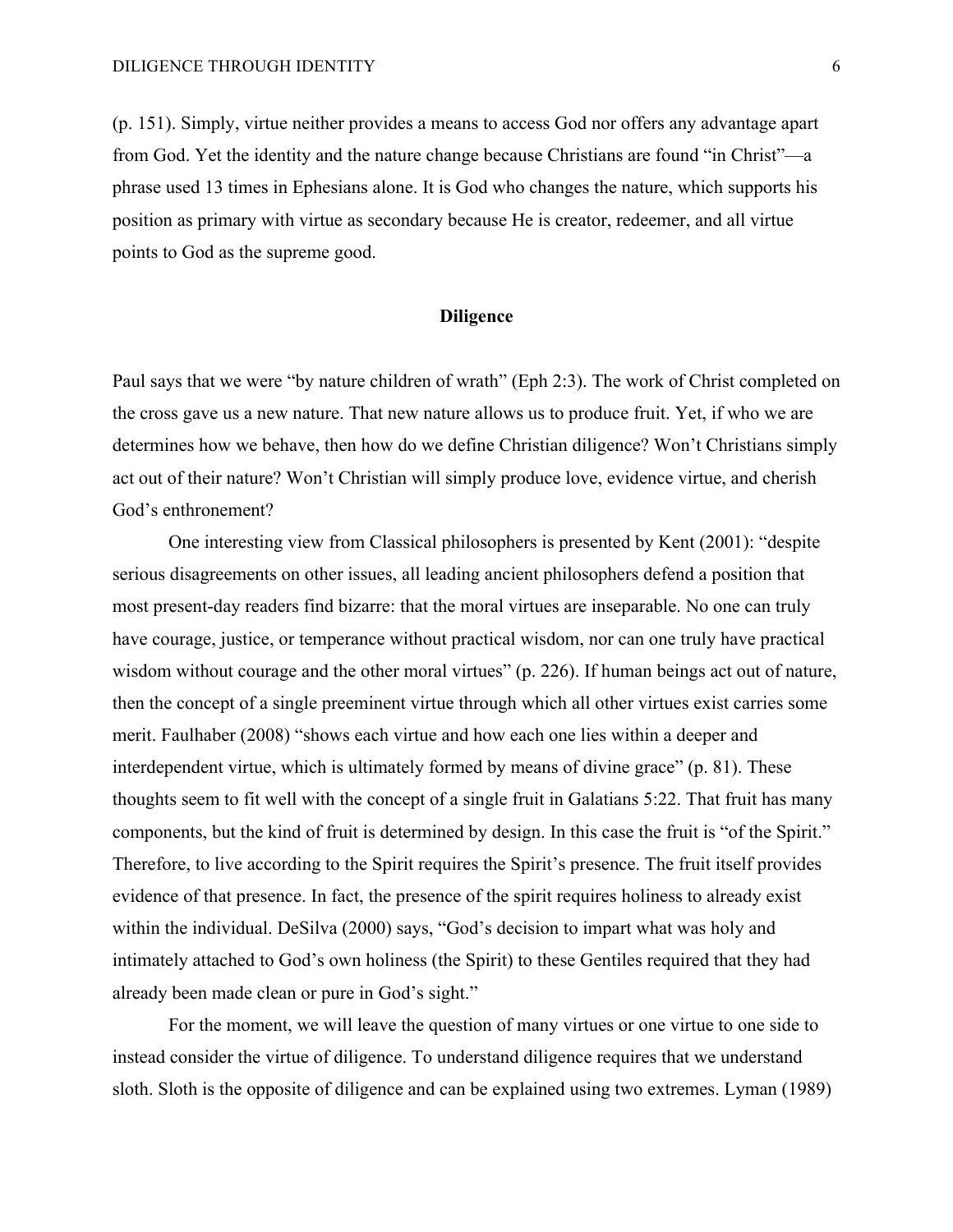calls them "sloth proper" and "acedic melancholy." Cultural stereotypes from mid-1800 America will serve to make the point. "Sloth proper" is represented in the "cruel caricature of the lazy Black, who idles away the days in frivolous pleasure, worthless chatter, and forbidden sensuality" (p. 37). "Acedic melancholy" is represented by the "Chinese laborer, hated and envied because of his alleged melancholic indifference to his own welfare" (p. 37). While neither characterization can or should define a group within society, these represent the "poles of sloth: laziness and acedia" (p. 37). Laziness ignores the demands of society and acedia demands nothing of society. Laziness fails to participate while acedia takes no delight in the participation.

It seems, then, that diligence—as the antithesis of sloth—would require human beings to fulfill our required roles while "buying into" the community. Christians cannot remain separate. Instead, they must serve within society not because they don't have a choice, but because they do.

While Christ offers opportunities to serve in this way, most Christians find themselves immersed within secular society and the myriad demands it constantly places upon them. Sometimes that includes being placed in a hierarchy under the authority of others (Christian or not), given authority over them, or both.

# **Ethics & Leadership**

Returning to Augustine, Kent (2001) says, "However universal our present condition, it remains in Augustine's view both *un*natural and morally reprehensible. That we make ourselves and each other so unhappy should therefore come as no surprise. Power and glory 'addicts' are every bit as dangerous and self-destructive as drug addicts" (p. 219). Herein lies the importance of properly understood diligence within leadership. Ciulla (1998) says, "Leadership scholars do not need to have one definition of leadership in order to understand each other, they just need to be clear about the values and normative assumptions that lie behind the way that they go about researching leadership" (p. 14). In the case of this article, the assumption is that the Bible provides the clearest explanation of both leadership and character. Therefore, while scholarship is offered, the primary emphasis is on the biblical analysis. That is the story referenced by Joas (2000) upon which we must find ourselves.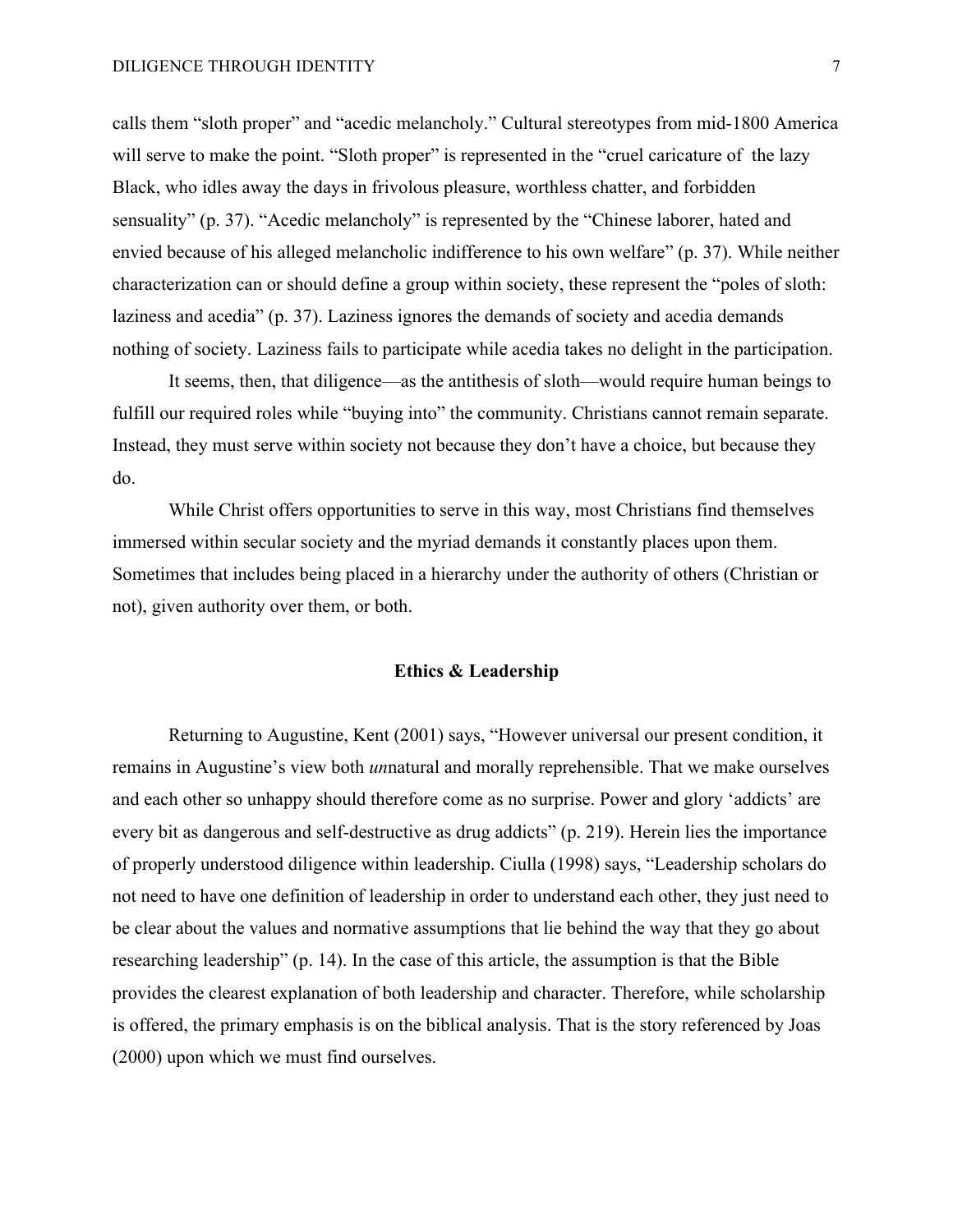A leader has considerable ability to affect those around him or her for good or for ill. While a leader's behavior does not dictate the actions of others, influence is still exerted. Gini (1998) says, "Behavior does not always beget like behavior in a one-to-one ratio, but it does establish the tone, set the stage, and offer options" (p. 43). A lazy leader ignores the demands of the position, ultimately underperforming in her role. An acedic leader multiplies the demands of the position, ultimately driving both himself and his followers into burnout by unhealthily ignoring the toll being exacted for the sake of the task. In both instances, the leader has poorly fulfilled his or her role. To properly walk the fine line between too much and too little requires a return to the concept of identity. Where individuals gain their identity determines the actions they pursue.

Faulhaber (2008) says, "Scripture does not teach that a person should vary his or her character according to one's role or situation. Instead, a Christian's character should be consistently Christlike in all situations and in all roles" (p. 26). However, this consistency expected of Christians does not create a static environment. Instead, "Just as the sacred is simultaneously both adored and feared, so the good and the right are contained in all moral actions in complex and varying proportions" (Joas, 2000, p. 166). The circumstances may vary, but character is refined and revealed by the responses of the leader within the inconsistencies of life. The New Testament authors recognized this need. They knew that "since the values of the new [Christian] community are, at many points, radically different from the values of the dominant culture (or Jewish ethnic subculture) in which the converts were first reared, the leaders of the group must be attentive to the persistence in the new community of those old definitions and models of what is honorable and how honor is attained, maintained and displayed" (deSilva, 2000, p. 50). Therefore, the leader's role is to pay attention of the values focus of the community.

# **Ephesians 4**

Paul spends the first three chapters in the book of Ephesians telling the church in Ephesus where they need to find their identity: in Christ and his work on the cross. Chapter 4 then gets into practical application. For the purpose of this paper, I have conducted an inner texture analysis of Ephesians 4 using Robbins (1996) approach of socio-rhetorical criticism, which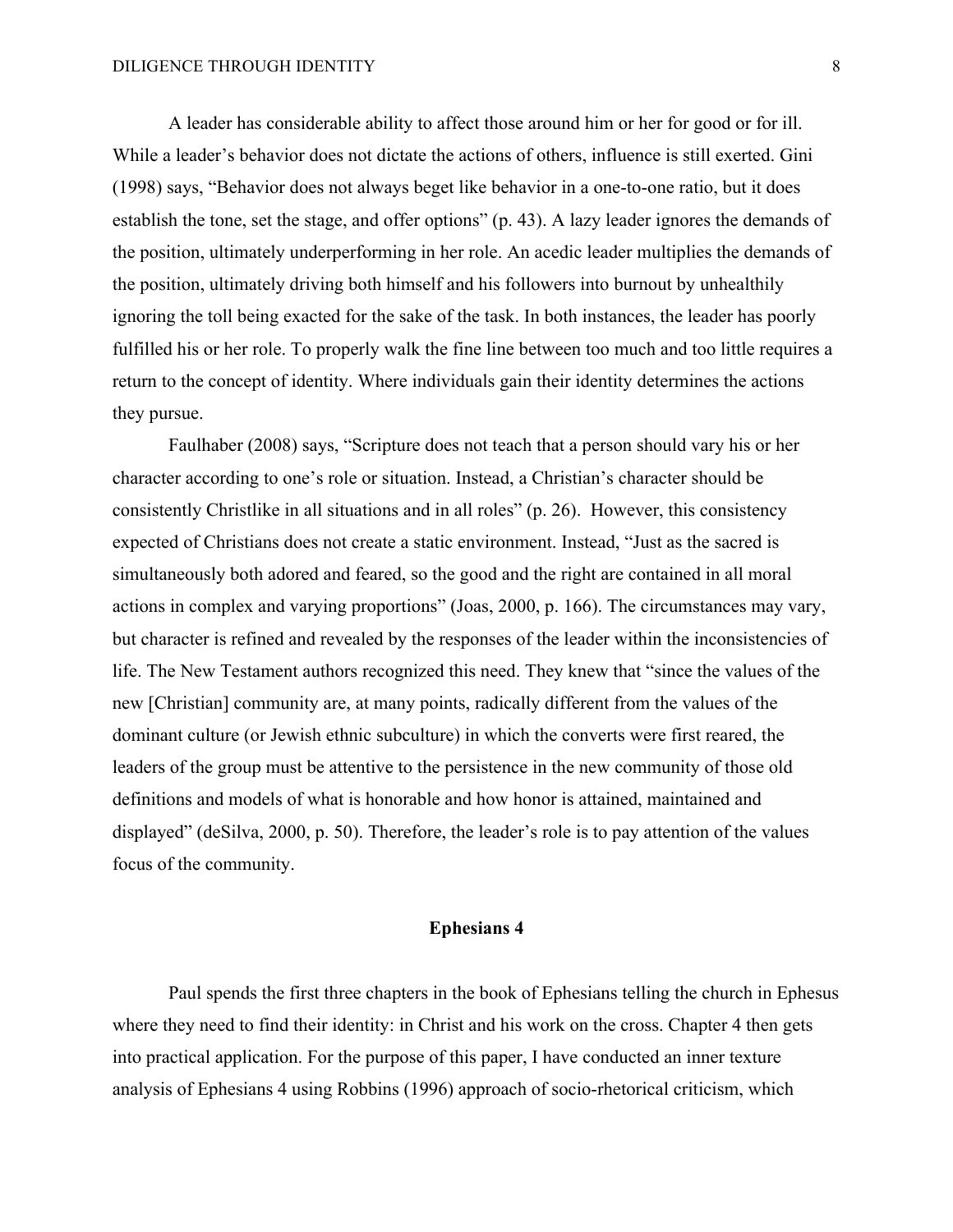"concerns features like the repetition of particular words, the creation of beginnings and endings, alternation of speech and storytelling, particular ways in which the words present arguments, and the particular 'feel' or aesthetic of the text." Let us consider the overall passage and how it is constructed before considering the specifics of verb usage within the text.

## **The Breakdown**

Ephesians 4 contains 32 verses. The first seven encompass the introduction. The beginning is contained in verses 8-16, the middle runs from verses 17-24, the ending is verses 25-29, and verses 30-32 provide the conclusion.

The introduction introduces the concept of diligence. In Eph 4:3, the word "eager" or "endeavoring" can be translated "being diligent." Morris (2005) tells us, "the same Greek word is also translated 'study' and 'labor' and 'endeavor'" (p. 175). This section is an exhortation focused upon the "ideal" of Christian living.

The beginning of the chapter gives us the source and driver for the effort associated with this ideal life: Christ. It tells what he did, why, what he gave, and what Christians are no longer trapped within. Yet it doesn't leave it with the individual, but links it to the body (the church). Referring to the "perfect [full grown] man" in verse 13, Gray (1999) says that "this 'man' does not mean any individual man, but the 'Man' referred to in chapter 2:15, the 'Man' composed of the Personal Christ as the Head, and the members of the church as His body" (p. 694).

The middle section tells what Christians no longer are because of Christ's work. Embedded within this section, Christ is described as the way (v. 20), the truth (v. 21), and the life (v. 18). This description is contrasted with the life and way of unbelievers because they do not believe truth.

The ending section introduces a new concept. Since the new identity has been established with its source as Christ, the onus is put on the individual regarding what actions they will allow to occur. The word "let" is used 5 times in this section with an example convert who ceases his thieving ways and now "may give grace" to others.

The conclusion is basically the chapter in miniature. Christ saved and sealed Christians for "the day of redemption" (v. 30). Therefore, they need to act according to that identity. They must treat others as Christ treated them.

Throughout the entire passage, there is a prominent theme of "oneness." It starts with "one another" (v. 2), "one body … one Spirit … one hope" (v. 4), "one Lord, one faith, one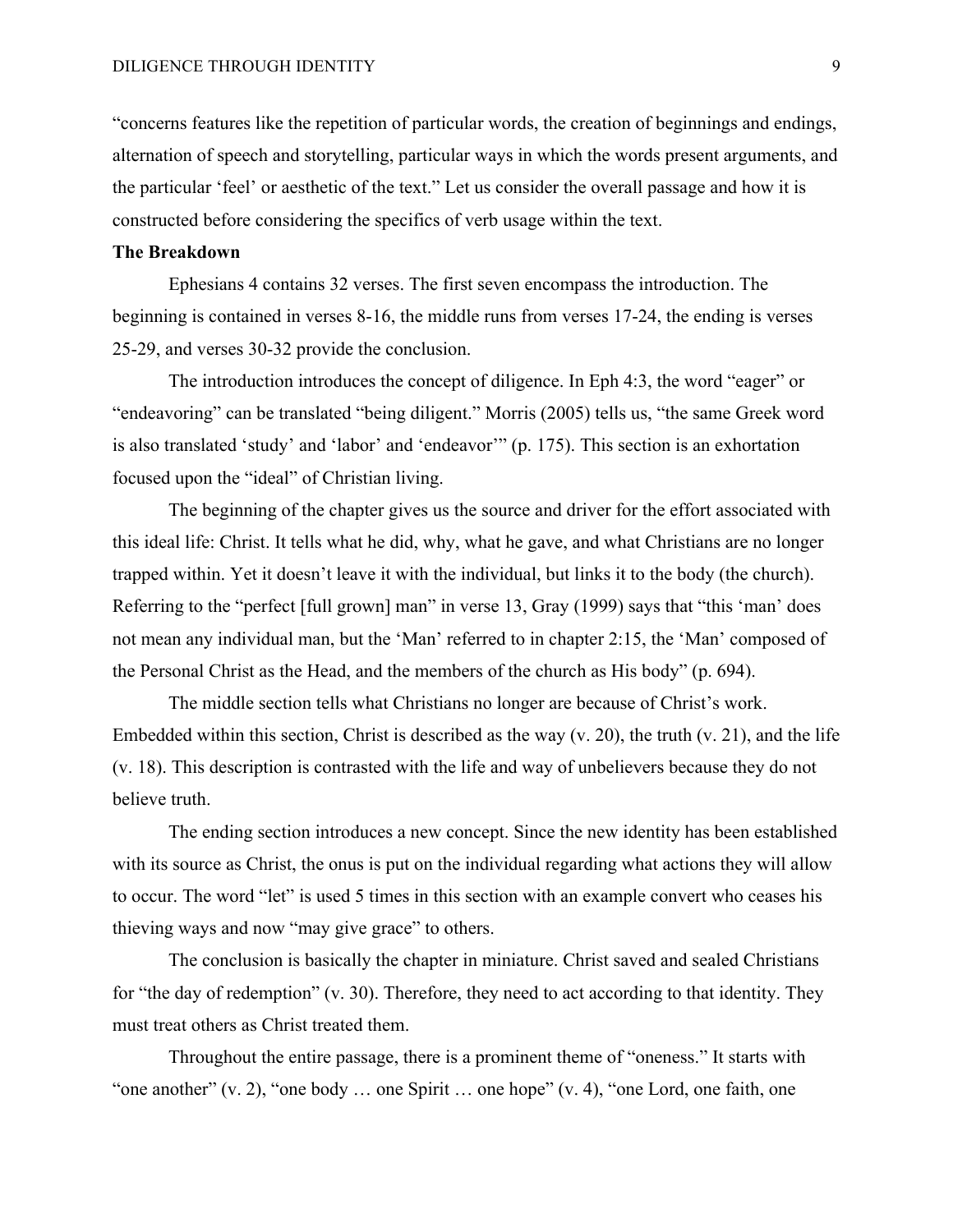baptism" (v. 5), "one God" (v. 6). Gifts are given to "each one" (v. 7). Christ is "the one" (v. 10). "Each one … should speak the truth … for we are members one of another" (v. 25). We share with "anyone in need" (v. 28). We are kind to "one another" and forgive "one another" (v. 32). This emphasis on "oneness" helps provide the context for the actions associated with diligence. Those actions come from a God who is one with Christ. Christ is "the one" who creates a group with gifts given to "each one" that are "members one of another" who are kind and forgive "one another" and share with "anyone in need."

### **The Verbs**

While the breakdown of the sections of this chapter is important, let us consider how the verbs focus the text on what diligence entails. Past tense verbs obviously refer to actions already past. Future verbs tell us the end result. Present linking verbs denote a "by definition" relationship, and finally, present action verbs give a clue to where diligence in necessary.

**The Past Tense Verbs.** Verse 1 starts with the fact that Christians "have been called." This past perfect continuous verb combination shows something that started in the past and continued until it was completed in the past. The calling is complete. Christians have accepted the call and must now act like it. This past perspective is reiterated in verse 3 (were called) and verse 7 (grace was given). These passive verbs are also joined by active past tense verbs in verses 8-11 where Christ "ascended" and "descended," then "gave gifts" (v. 8, 11).

In verse 19, the past tense refers to unbelievers who "have become callous" and "have given themselves up." These unbelievers are contrasted with those who "were taught in [Christ]"  $(v 21)$ .

Verse 24 describes the creation of the "new self," which is also a past event: "created after the likeness of God in true righteousness and holiness." Paul also says that Christians have "put away falsehood" in accepting Christ (v. 25). Finally, Paul ends the use of past tense verbs in the promise of the future: Christians "were sealed for the day of redemption." All of these occur in the past. The future is secured given Christ's past actions, which means Christ's historic work to create the bookends of identity. Christ died, which is a finished work, and promises a future that is sure. The present is simply a response to these realities.

**The Future Verbs.** The use of future verbs in this passage is sparse. In verse 13, hope is attached to the future verb "attain" and is focused on the entire group of believers. In verse 28, a future opportunity is created through present work. The thief exchanges his thieving ways for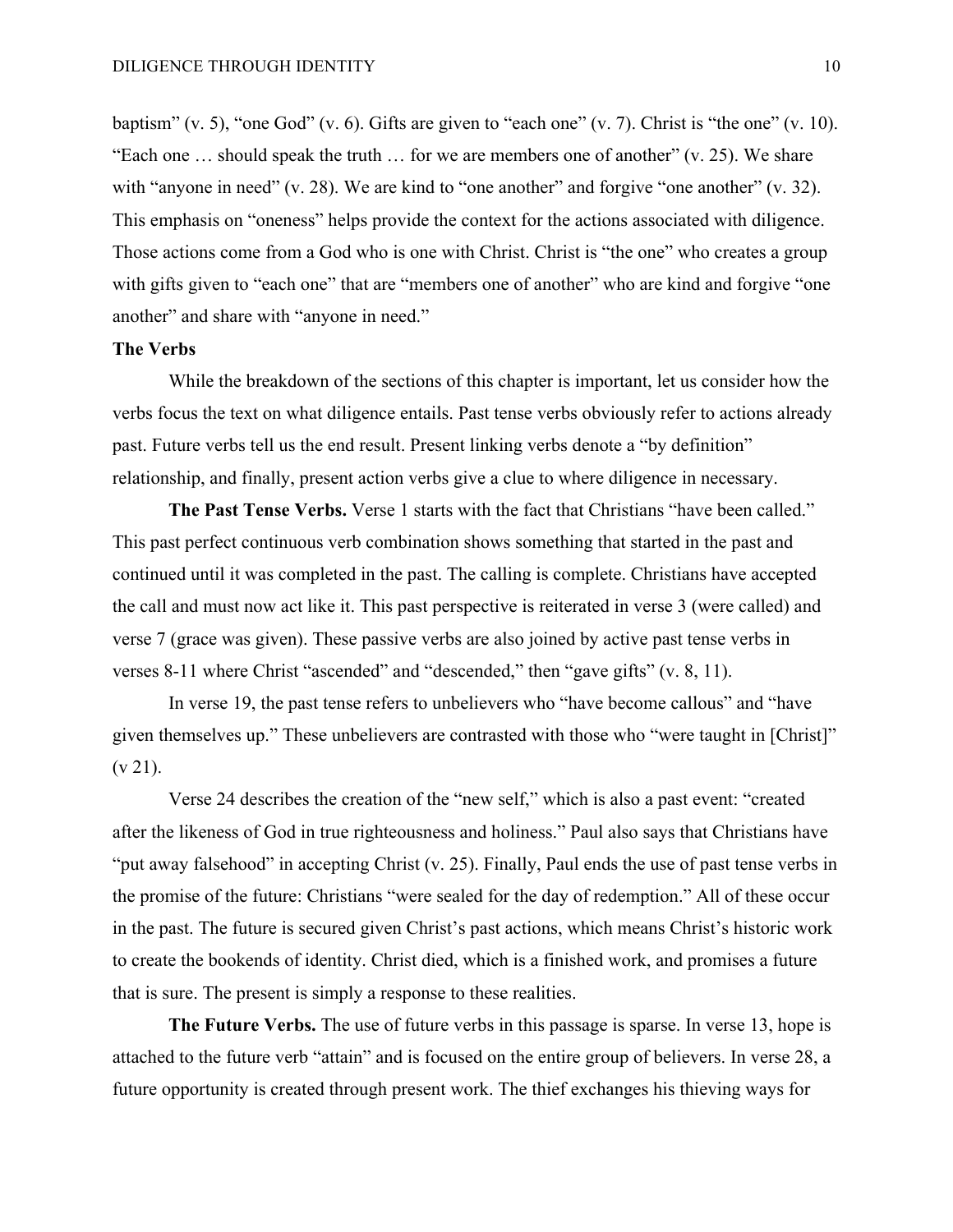honest work so that he "may have something to share" in the future. Finally, the future tense is used to describe grace. Talk that is "good for building up … may give grace." The future in this passage is always a shared reality. Actions give opportunities to serve others "until we all attain … to the measure of the stature of the fullness of Christ" (v. 13).

**The Present Linking Verbs.** As linking verbs connect one thing to another, it is in looking at these verbs that give us the clearest view of how Paul defines identity within this passage.

The first half of the chapter focuses on God's identity. The first "by definition" relationship is described in verse 4: "There is one body and one Spirit." Next, God is described as being "over all, through all, and in all" (v. 6). Christ is the one who "descended" and "ascended"  $(v. 10)$ .

Christ's actions are linked to what Christians are now enabled to be. Christians are no longer "tossed" and "carried about" (v. 14). The context is for the group as the pronoun is "we" in verses 13, 14, and 15. Christians, as a group are "to grow up" into Christ, "the head" (v. 15). Next, the group is defined as the body—the church. It "is equipped" by joints, and when each part "is working," it takes action and "builds itself up in love" (v. 16).

Alternately, the Gentiles "are darkened, alienated" because "ignorance is in them" (v. 18). Yet Christians don't have this ignorance because "that is not the way you learned Christ" (v. 20). Christ is then described as "truth" (v 21) while the former way of life is described as "corrupt"  $(v 22)$ .

The passage then returns to the community, where "we are members one of another" (v. 25). Finally, the last present linking verb describes the acts that should be performed within this community: only what "is good."

Most interesting in this look at identity is the absence of "self." All identity is found in Christ's identity and what he has done, which then creates a group. This new group is described as a body that works together—again, by definition—and builds itself up by only doing for itself that which "is good." In essence, the passage can be broken down into: 1) this is who God is; 2) this is who Christ is and what he has done; and 3) this is who you are and how your new group differs from your old one.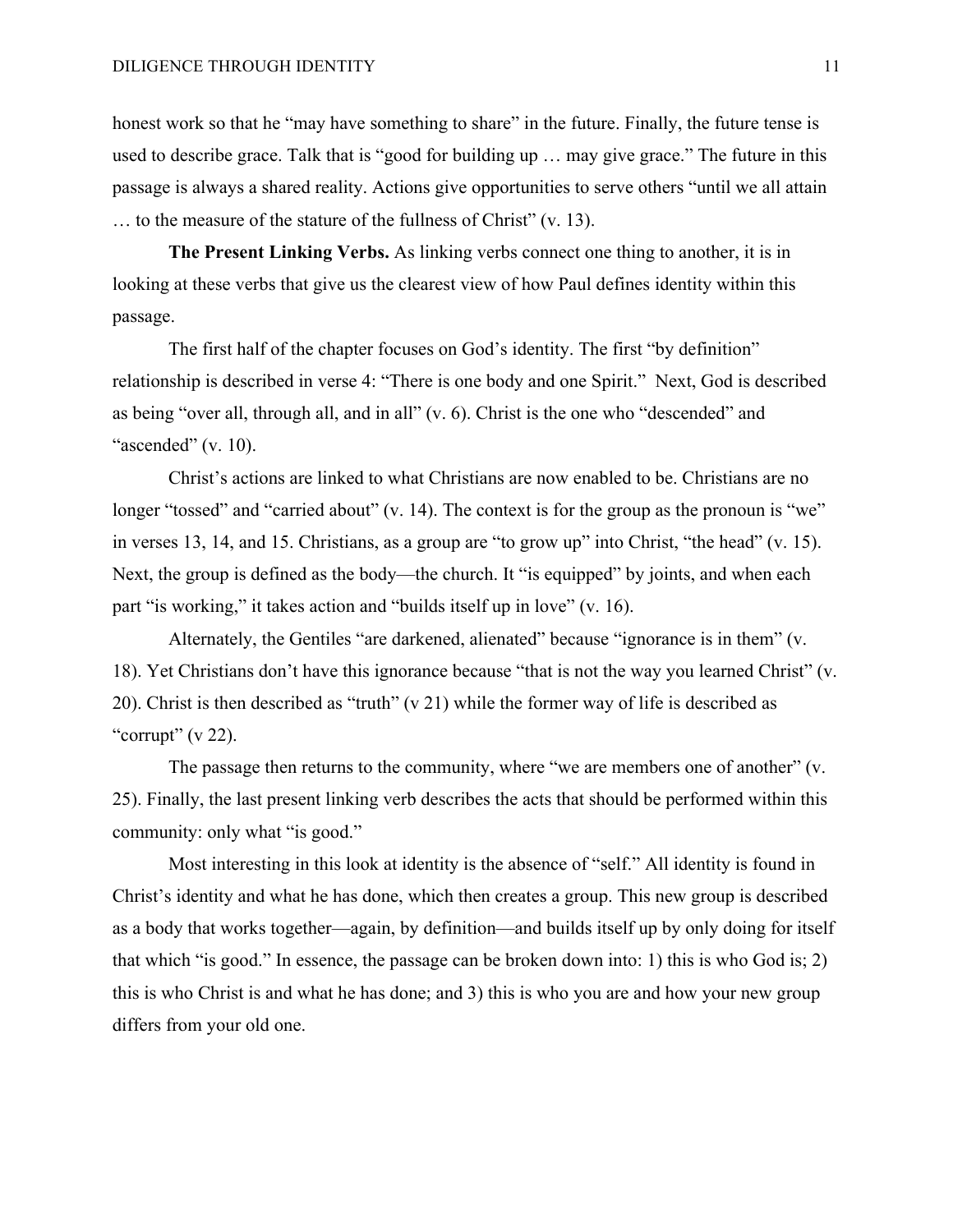**Present Action Verbs.** Now that we know how identity is formed within the passage, it is time to consider what Christians are called to **DO**. It is in the "doing" that a conceptualization of diligence can be found.

The first present action verb in the passage occurs in verse 12. Those who have been given gifts are to "equip the saints."

Individually, Christians are told to "put off your old self" (v. 22). They are told to "put on the new self" (v. 24). Notice the difference between verses 22 and 24. The old self is "yours." No one can claim any ownership in the way of life chosen apart from you. It is "your" old self; this concept seems to agree with Augustine's concept of will. In verse 24, the new self has no "your." You receive it because it was created for you in Christ. It will always be much more "his" than "yours." You can lay claim to the new self only as Christ lays claim to you. Christians are also told to "put away falsehood" (v. 25). They are told not to give "opportunity to the devil" (v. 27). Finally, they are told not to "grieve the Holy Spirit."

Next, the verb "let" now comes into usage. If a Christian has the ability to "put off, put on, and put away," then any actions that allow the old self to hold sway are the result of the Christian "letting" it do so. Instead, Christians are to "let each one speak the truth with his neighbor" (v. 25), "not let the sun go down on your anger" (v. 26), "let the thief no longer steal … let him labor" (v. 28) and "let no corrupting talk come out of your mouths" (v. 29).

There are also two interesting combinations that reinforce the source of our diligence. In verse 23, "Be renewed in the spirit of your minds" has a source outside of self, for the Holy Spirit renews. This verse is then followed by "be angry, and do not sin" (v. 26). While the Spirit changes us, we can expect to still have emotions. Those emotions, however, need not hold sway. Christians can respond with emotion without sinning given the renewal of their minds.

The second combination is found in verses 31-32. Paul says to "let all bitterness and wrath and anger and clamor and slander be put away from you" (v. 31) which also has a source apart from self. The phrase "be put away" carries the connotation of someone removing or bearing what was once yours. Therefore, bitterness, wrath, anger, clamor and slander have been removed from the Christian and are borne by another, even Christ himself. As a result, we are to "be kind to one another" (v. 32).

Here, then, are actions of diligence for a Christian:

• Each one is gifted, equip the saints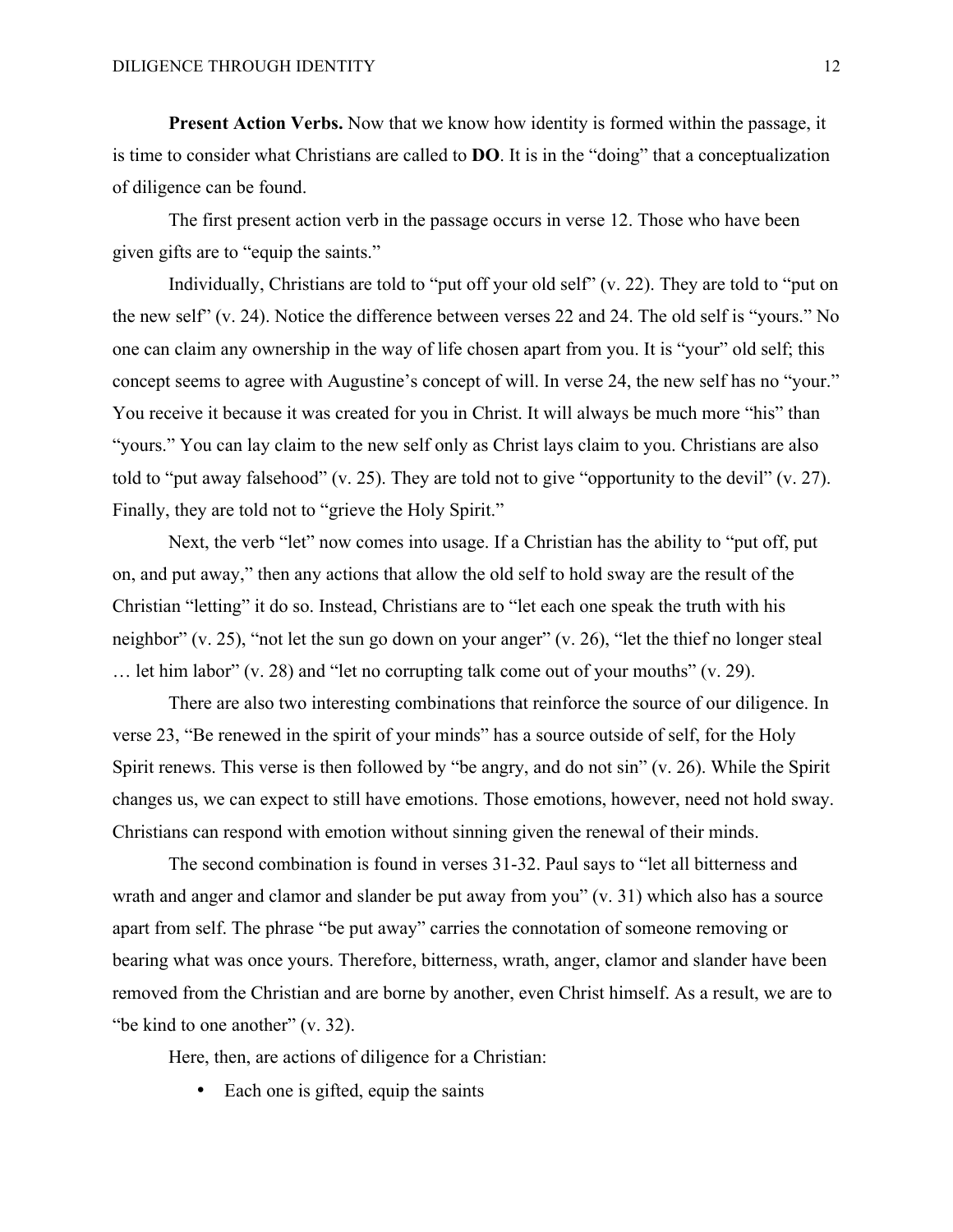- Put off your old self
- Put on the new self
- Put away falsehood
- Give no opportunity to the devil
- Do not grieve the Holy Spirit
- Be kind to one another

Here are the actions done on our behalf if we let them:

- all bitterness and wrath and anger and clamor and slander be put away from you
- renewed in the spirit of your minds

Here are the actions we can engage in:

- speaking the truth with our neighbor no fear of man
- not let the sun go down on your anger –no held grudges
- let the thief no longer steal, ... let him labor trust in change wrought in others
- let no corrupting talk come out of your mouths no need to tear others down

### **Application for Leadership**

As the Ephesians analysis shows, the transition from the individual to the group is not a complex one. The most direct link is in the first present tense action verb in the passage. If Christ has given a gift, the recipient's role is to use that gift to equip the saints. Diligence demands the use of gifts for the benefit of "the saints for the work of ministry, for building up the body of Christ" (v. 12). It seems that we are not to quibble over the little points and to instead focus on "oneness."

What Paul shows through this passage is that leadership is not motivation driven, it is identity driven. All the promises of a Christian are bookended by Christ's historical action and the defined future it produces. This passage helps solidify that Christ offers a character reversal, but that Christians maintain the need for diligence. They must actively live from the life they have been given. Freedom is afforded for Christians to no longer succumb to their historical habits. They can, instead, turn from that way. DeSilva (2000) says, "Only where the character and person of Jesus becomes visible in the individual (which Paul found most where his human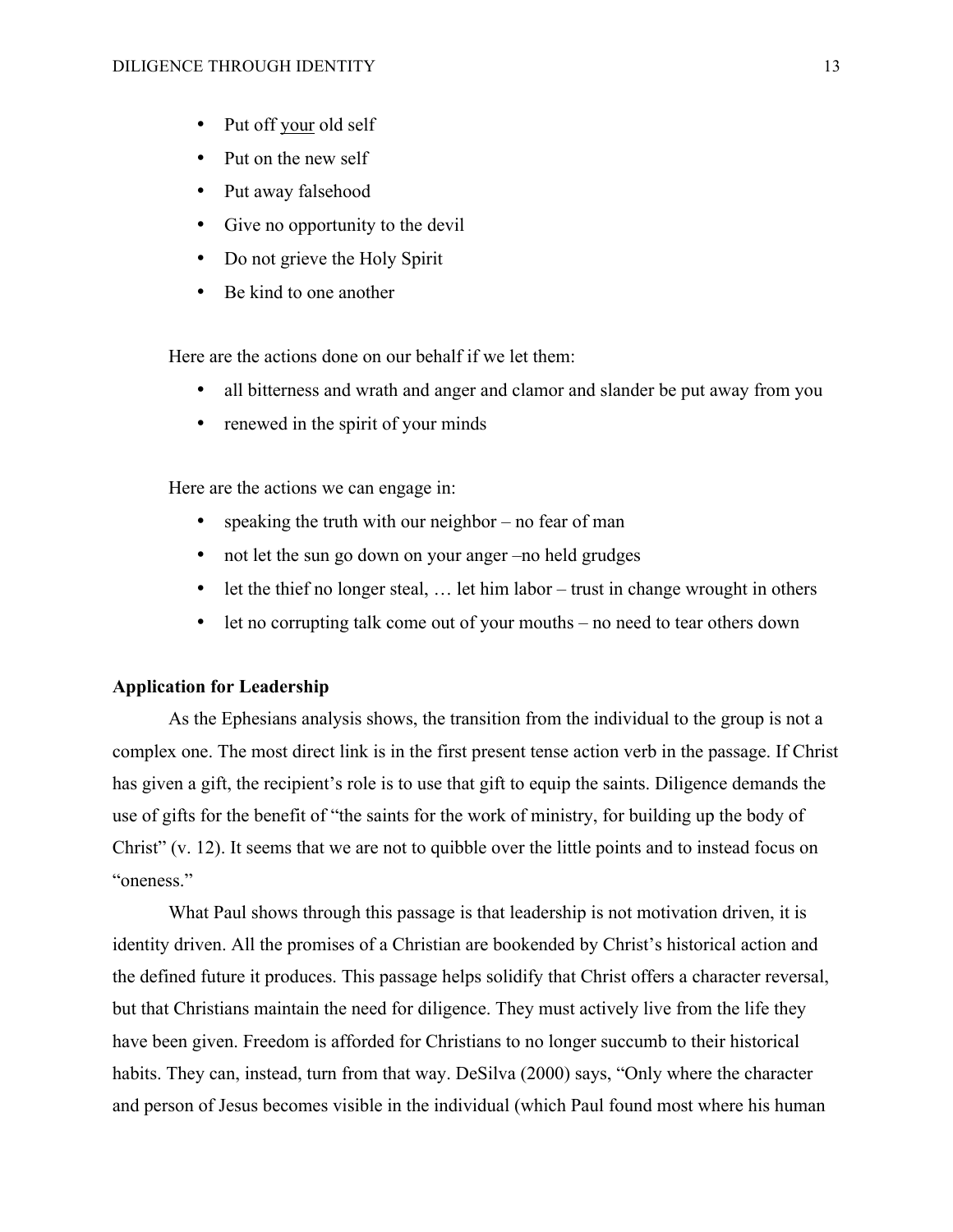strengths ran out) does one find cause for self-respect, and the group needs to reinforce this as the central criterion for bestowing honor" (p. 76).

For leaders within organizations, this passage offers several parallel themes. People have needs. The responsibility of Christians is to be able to meet those needs. This responsibility is divided into several categories. Diligence tells the Christian leader that he or she doesn't have to overwork or require others to; instead, all are free to use their gifts for the benefit of others. Not overworking is not a license for laziness or sloth, but instead a freedom to work in multiple arenas. Every person is given responsibility in more than one area of life, yet each decides what area is the most preferable one into which to "throw one's weight." Diligence says this effort must be spread into all areas of responsibility. For the Christian leader, diligence insists upon a work/life balance.

The second theme given within the passage is that Christian leaders don't have to build themselves up at the expense of others; instead, they are free to draw their identity from Christ. This theme centers on the "why" behind how others get treated. Character has been previously defined by Christ. Hence, there is no need to build esteem by elevating leaders above followers. Otherwise, there exists a clear inclination toward pride. Diligence combats pride by definition if Christians derive that definition from scripture. Ephesians 4 grants an effective picture.

The third theme given within the passage is that Christian leaders can believe in change in others. We remember what character once defined us before Christ. If Christian leaders believe the gospel at all, then they believe in the possibility of legitimate change within individuals. A Christian knows how much he or she has been given and knows the ways in which he or she once walked. Therefore, when assessing followers, a one-time assessment is never enough. Followers are on a journey as well, so constant attention must be paid to deal with followers as they are, not as they once were.

The fourth theme for Christian leaders is that they don't have to fear man; what can man do with bookended promises provided by Christ? While fulfilling one's responsibilities within the role into which one is called can be termed diligence, there is no necessity to fear man even as the Christian leader feels the burden of that responsibility. Christ finished his work, which defines Christians. What can man do to a Christian? This isn't license to ignore those around us, but an opportunity to look for needs and meet them even if it is outside of the realm of your work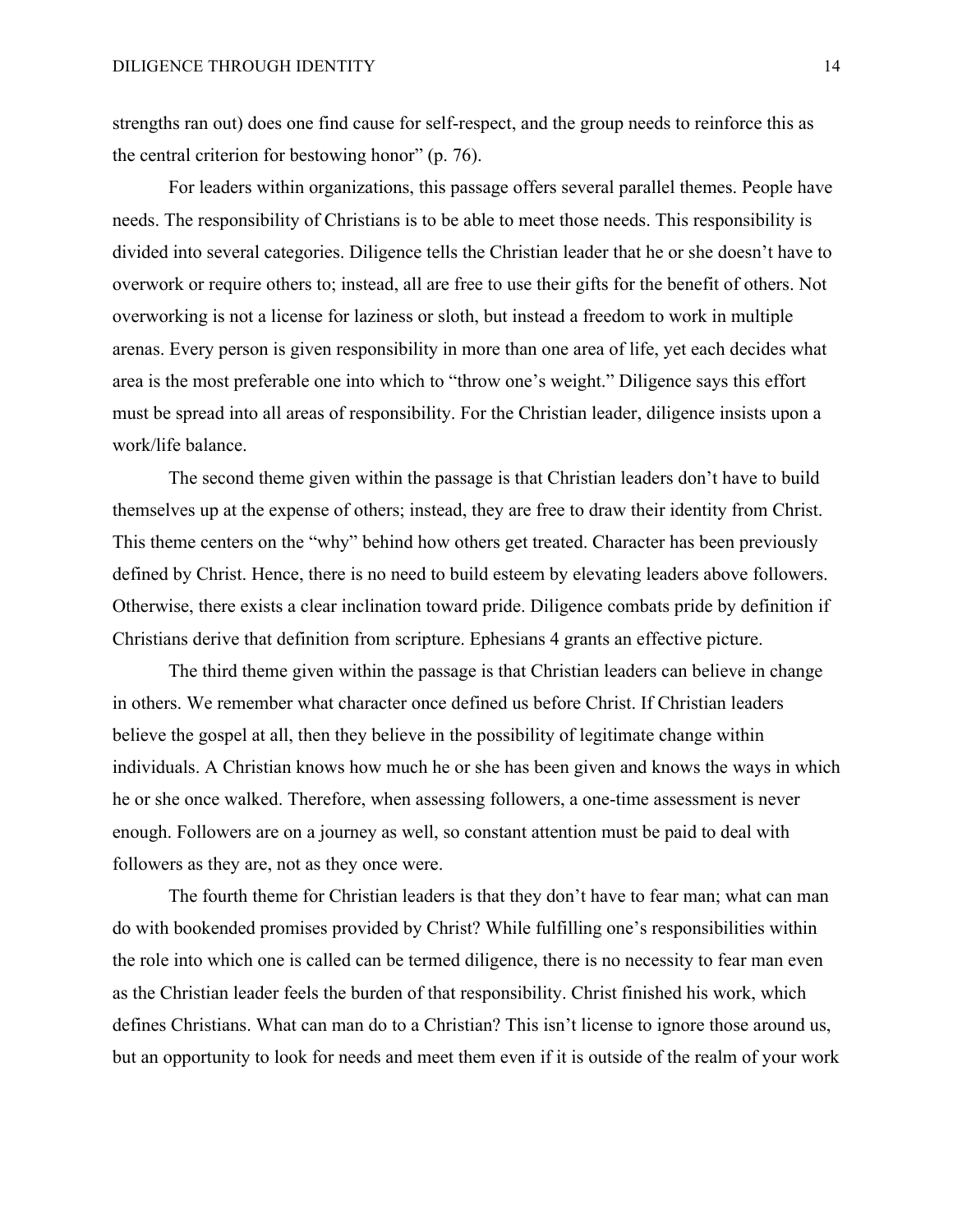or may step on someone else's toes because it is in their realm. Forget boundaries. Needs are needs and if they aren't being met, it is the Christian who must stand up and meet them.

The final theme for Christian leaders is the opportunity to be kind; we can love others as Christ loved us. As the Christian engages in work, regardless of the role, love must motivate behavior. Diligence requires acting out of love, which again reinforces a need for faithfulness in all areas of responsibility, not just for paid work.

## **Conclusions**

Since virtue can never be an end unto itself, every Christian must determine his or her relationship to the concept. From this analysis of Ephesians, whether virtue is claimed or not, it must exist within every believer's life because of the presence of the Holy Spirit. The spirit would not inhabit a person whom God did not already identify as holy. Of course, this requires our definition of virtue to be rooted in God, by whom we define the word Holy. Therefore, all Christian action should flow from this new identity. However, we also know from this analysis that the individual Christian is not the sole actor in this drama of diligently living according to the new identity afforded by Christ. Christ's previous actions, promised future actions, and the present identity supported by the Holy Spirit all have roles as well. Conceptually, Ephesians 4 tells us that since we have a new identity in Christ, we need to live like it and the only way to properly engage in diligence is within community. We are to accept Christ's finished work with the future it guarantees and use that as the "fact" of our existence. Christians no longer need to live according to their former ways.

For leaders, this passage tells us that each one receives gifts and must use them for the building up of the body. Individual identity is tied up in the identity of the group. The group does not define the identity; Christ does. The role of the leader is to maintain Christ's centrality and to treat all fellow believers according to their new identity, encouraging them to be diligent in the new identity that is now theirs.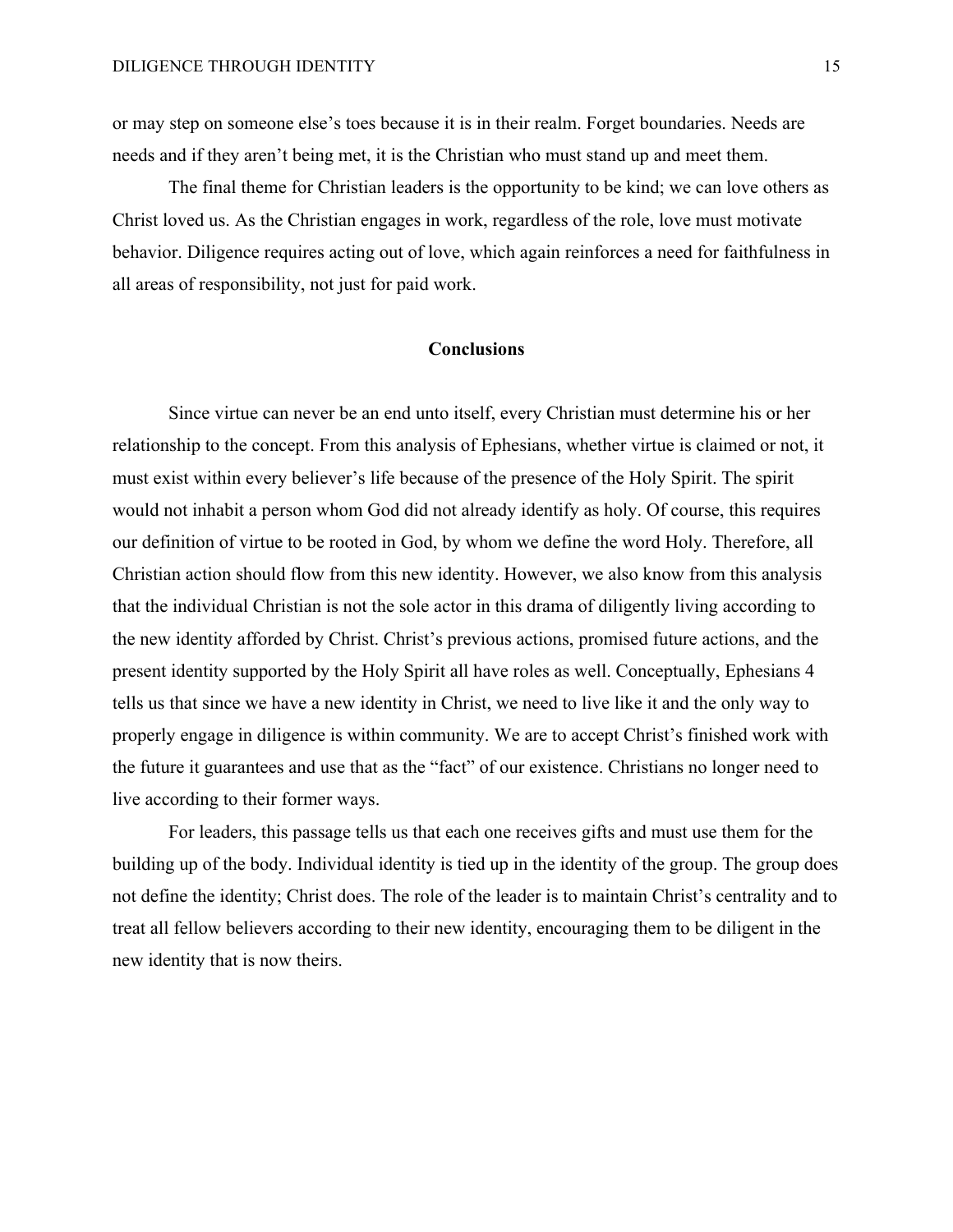### **References**

- Ciulla, J. B. (1998) "Leadership Ethics: Mapping the Territory" *Ethics: The heart of leadership.*  Edited by J. B. Ciulla. Westport, CT: Praeger.
- DeSilva, D. A. (2000) *Honor, Patronage, Kinship & Purity: Unlocking New Testament culture.*  Downers Grove, IL: IVP Academic.
- Faulhaber, J. (2008) *A Biblical Approach to Developing the Inner Qualities of a Leader.* Bloomington, IN: Xlibris.
- Gini, A. (1998) "Moral Leadership and Business Ethics" *Ethics: The heart of leadership.* Edited by J. B. Ciulla. Westport, CT: Praeger.
- Gray, J. M. (1999) *The Concise Bible Commentary: A clear and understandable overview of the Old and New Testaments complete in one volume.* Peabody, MA: Hendrickson Publishers.
- Hitt, W. (1996) *A Global Ethic: The leadership challenge.* Columbus: Battelle Press.
- Kent, B. (2001) "Augustine's Ethics" *The Cambridge Companion to Augustine.* Edited by E. Stump and N. Kretzmann. Cambridge: University Press.
- Joas, H. (2000) *The Genesis of Values*. Translated by G. Moore. Chicago, IL: University of Chicago Press.
- Lyman, S. M. (1989) *The seven deadly sins: Society and evil*. Revised and Expanded Edition. Lanham, MD: General Hall.
- Millard, C. (2011) "The Writing Life" The Washington Post Book World. The Washington Post: Sunday, September 18, 2011.